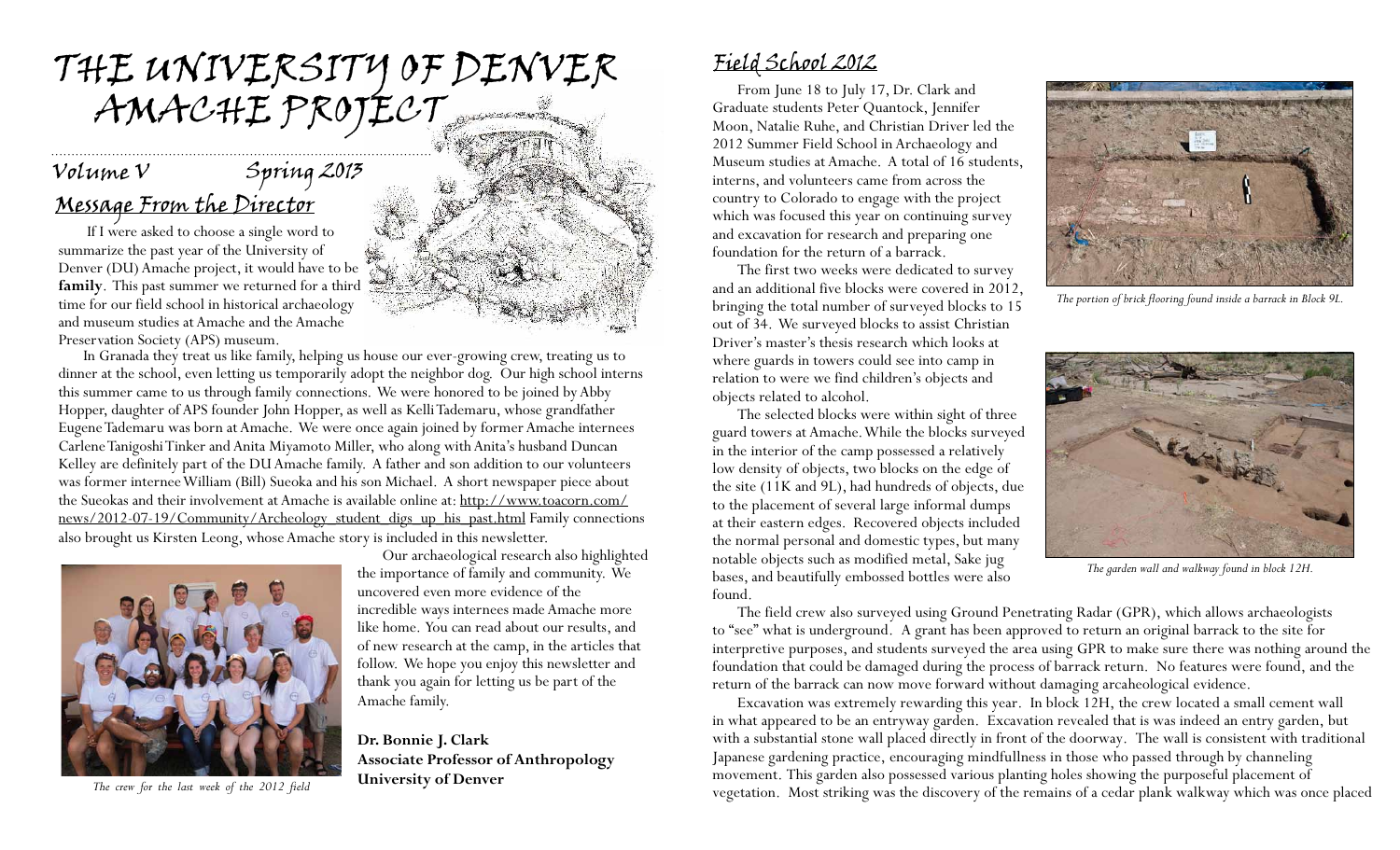designers The pieces of wood were fragile, but still in place and showed the original form of a part of the entryway garden.

The 2012 field season was also the first time that excavations have taken place inside a barrack. In 2011, Christian conducted a GPR survey in one of the 9L barracks and saw something promising in the data. This field season, a unit placed over the location of the GPR data revealed the remains of the original brick flooring in the barrack, something unexpected given that all the brick was thought to have been removed after the closure of Amache. Even more surprising was the appearance of what seemed to be a small hole cut into the brick, as if a small pit had been dug into the ground.

In the Museum, the crew undertook a number of major projects. Crew members helped to document and properly store many objects which helped to clear the backlog of donated materials. They also created new exhibits for the museum and installed them while totally reorganizing the display gallery. The new exhibits and reorganization were showcased during our successful open house on the 14th of July and were the subject of many compliments by visitors to the museum.



*Bill Sueoka and his son Michael return to the site of Field school students conducting GPR survey. Bill's childhood Barrack.*



*A Saké jug neck found during survey of one of the blocks.*



#### Connecting with the Past -By Kirsten Leong

I'm half Japanese, Yonsei (4th generation), and although I knew that my grandmother had spent some time at the Santa Anita Assembly Center during WWII, I had always been assured that "Grandma and Grandpa were never in the camps." Imagine my surprise in 2010, when we found photographs labeled "In Concentration Camp, Amache Camp—Colorado '43." While my grandparents never lived at Amache, it turns out that the rest of their families did, both the Sameshimas and Omoris. After a little sleuthing on the internet, I discovered the DU field school and was a bit in shock. Not only do I live in Colorado, I have an undergraduate degree in Anthropology, have worked at a number of museums, and currently work for the National Park Service (NPS oversees the National Historic Landmark program). It seemed like too much of a coincidence not to pursue! I contacted Dr. Bonnie Clark and was able to volunteer for the second half of the 2012 field season.

In the mornings I helped identify field artifacts and worked on some of the first excavations within barracks, and in the afternoons I worked with the other students in the museum and developed an exhibit on foodways. One of the blocks we surveyed was where my grandmother's family lived.



*Kirsten at the doorway of her Great-Uncle's Barrack.*



*The Omoris and Sameshimas at Amache. Historic photo placed in a modern photo of its exact location.*

I found their barracks and talked to my great-uncle, Ko Sameshima, about standing on the spot where they had lived so long ago. He spoke about the lack of privacy and having to whisper all the time. Sometimes, when I was logging artifacts, I would stop and listen to the wind in the sagebrush and try to imagine how loud it must have been when it was more densely populated than New York City.

On the day of the open house, I led tours describing surface surveys in Block 11K that culminated with looking into the doorway of the Sameshima barrack. All the visitors had some sort of personal connection to the site, many of which I hadn't considered. One man had lived at camp, and others from town worked with the field school. But others had come to Colorado to farm sugar beets from other camps, or had relatives who were Military Police or teachers at the camp. Another family had hosted two girls from Heart Mountain in Wyoming during the war. I'm sure I learned as much from the visitors as they did from me!

Volunteering with the field school not only gave me a glimpse into my relatives' past, but also has forged connections with other relatives who were at other camps. Perhaps it's been long enough now that people are willing to talk about what they can remember. Thanks to efforts like the DU Field School, let's hope we never forget.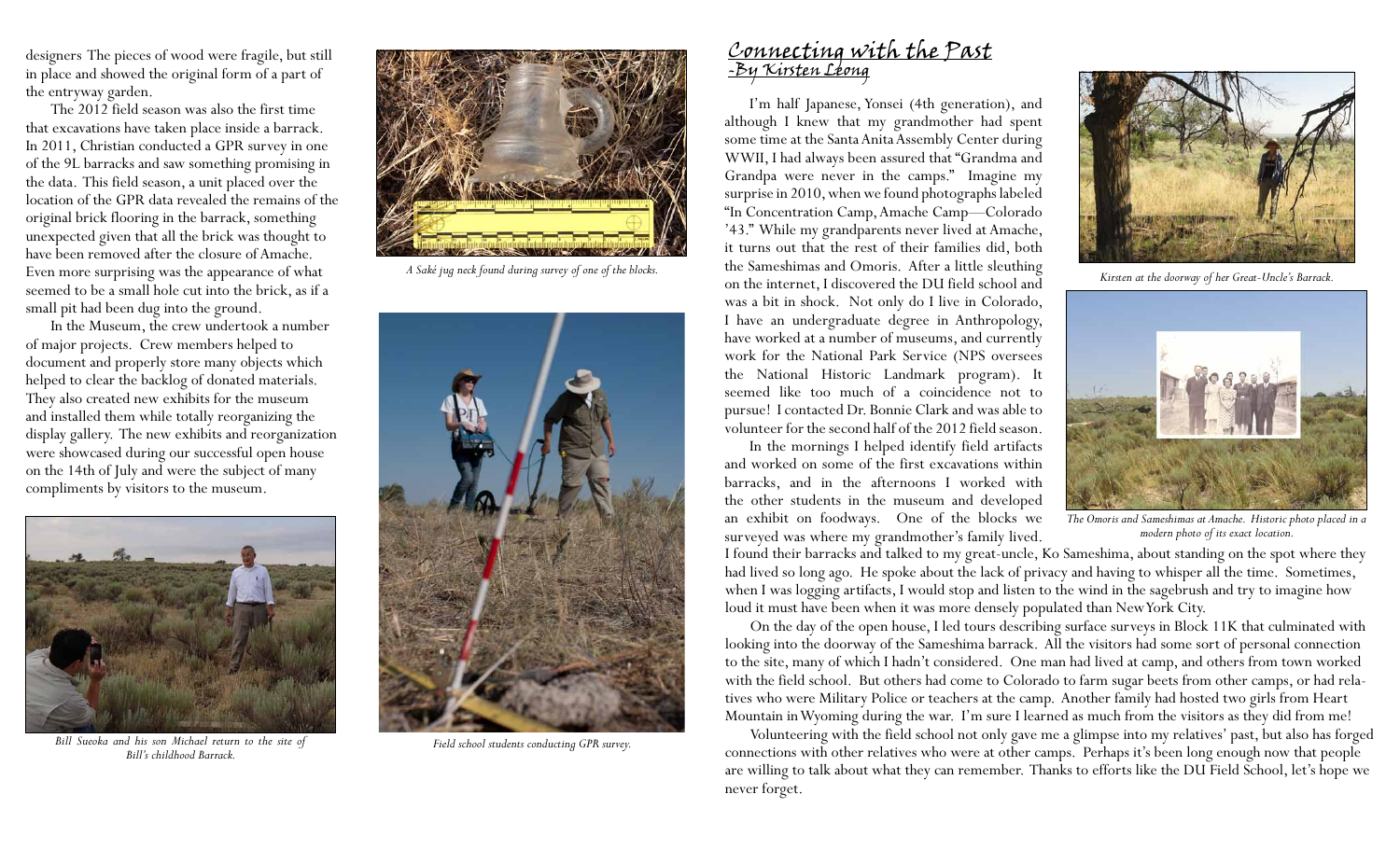

*Note: Erin is completing her BA in anthropology at the University of California at Berkeley this spring.*

While attending the University of Denver's Field School last summer, I skimmed through the camp newspaper, the Granada Pioneer and became interested in two articles that featured members of the Domoto family who had come to Amache from Oakland, California. I began to research the history of this family in hopes that I could write a senior thesis focused on the physical remains related to their experiences and legacy.

At the time of internment, Kanetaro Domoto was 77 years old. He had immigrated in 1883 at the age of 16 and earned money by peddling imported Japanese Satsuma oranges from a cart he pushed through the streets of Oakland and San Francisco. Eventually, Kanetaro was able to purchase land (this was in the 1890s, prior to the Alien Land Laws of 1913) and opened a nursery. By the early 1900s, this nursery had grown to be an immense and prosperous enterprise that spanned across over 40 acres of land in Oakland and included row upon row of greenhouses, lath houses, housing for workers, and the Domotos' own home. Kanetaro's sons also chose occupations related to gardening. Toichi opened his own nursery in Hayward, while Kaneji became a landscape architect and contributed to projects such as the Japanese garden portion of the 1939 International Exposition, the UC Berkeley Botanical Garden, and Frank Lloyd Wright's Usonian homes.

For this rather remarkable family, internment meant an immense life disruption. As I write my senior thesis, I am trying to wrap my brain around this immensity. When Kanetaro awoke on a typical Tuesday morning in, let's say, 1925, what surrounded him? How drastically did this differ from what surrounded him when he awoke on a Tuesday morning in 1943? Well, in 1925, Kanetaro would have found himself in a nearly three story Victorian home that featured scalloped eaves,



*Flowering quince plant illustration that accompanies Toichi Domoto's Patent.* 



*Picture of Toichi Domoto and one of his tree peonies.*

two porches and a study room. His daily reality would have included the Mediterranean climate and hilly topography of the Bay Area, the close proximity of the ocean, living on the fringes of the young but booming city of Oakland, trying to find the funds to send eight children to college, managing dozens of employees, educating customers about which plants do best where, and haggling over prices. In 1943, Kanetaro's situation had been drastically altered. He would have woken up within the 24 by 20 foot space of Barrack 6H-5C. His daily reality would have included the open, dry, flat landscape of Eastern Colorado, sharing a small living space with his five adult children and two infant granddaughters, eating meals communally at the block 6H mess hall, and helping with the construction of community gardens (maybe not by contributing physical labor, but, surely, by contributing advice).

While excavating at Amache last summer, I developed a better understanding of these past realities. I was able to stand within the cement foundation of the Domotos' narrow barrack, photograph the remnants of their entryway garden, and map the Chinese elms and cottonwoods that Kaneji organized around the mess hall in 6F (the neighboring block). Physically experiencing the spaces that had been transformed by the Domotos made it easier for me to imagine what it might have been like to be an elderly man who had spent his whole life greening the world as he faced a forced transition to living out his life in a desert.



*Japanese garden display at the 1939 International Exposition a garden Kaneji Domoto helped to design.*



*Erin and her crewmate Jackie at work in the field.*



*A Tree Planted By Kaneji Around the Mess Hall in Block 6F.*